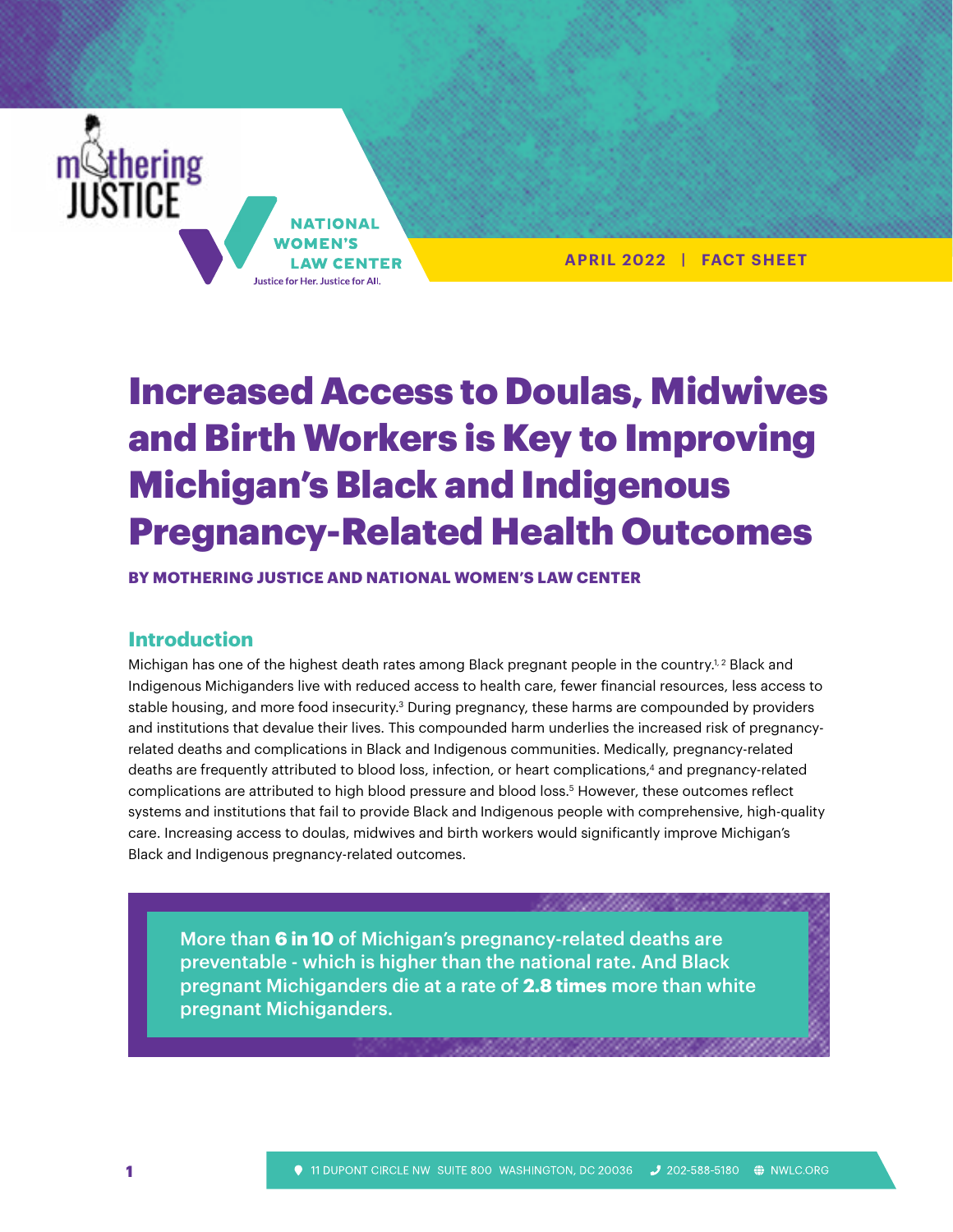## **Stark Racial Disparities: Michigan Pregnancy-Related Death and Complications for Black and Native Birthing People**

In Michigan, disparities persist across pregnancy-related injuries and complications and pregnancy-related deaths. In 2019, approximately 2,000 pregnant people in Michigan had life-threatening pregnancy complications, such as severe bleeding or infections after childbirth and high blood pressure during pregnancy.6 But these harms do not fall equitably. **Black pregnant people are more than twice as likely as white pregnant people to experience a severe**  pregnancy complication<sup>7</sup> and most of these pregnancy**related complications are preventable.8** 

While Michigan's overall pregnancy-related death rate is lower than the national average<sup>9</sup>, there are stark disparities between Black and white deaths. Black pregnant people in Michigan die at a rate 2.8 times higher than white pregnant people.10 Historically, Michigan's death rate disparity was one of the highest in the country, surpassing 35 other states<sup>11</sup> and higher than the national disparity rate.<sup>12</sup> Notably, more than 6 in 10 of Michigan's pregnancy-related deaths are preventable;<sup>13</sup> also higher than the national rate<sup>14</sup>.

Unfortunately, there is no comparable data for Indigenous pregnant people in Michigan. Nationally, Indigenous pregnant people die at a rate almost 2 times higher than white pregnant people.<sup>15</sup>

#### **Flaws in the System: Barriers in Accessing Pregnancy-Related Health Care**

Pregnancy-related deaths not only result from centuries of policy decisions regarding how Black and Indigenous women and birthing people live, learn, work and play; but also, from how Black and Indigenous pregnant people are valued and validated while receiving care. Other systemic factors, including biases within the health care system and economic security, contribute to maternal mortality. Health care coverage, providers that value the patient's participation in their care, employment, financial resources, and poverty, all contribute to the health of the individual and pregnancy-related outcomes. In all measures, Black and Indigenous people have fewer resources and greater restriction of choices.

Lack of access to comprehensive, high-quality care, including reproductive care, increases the risk of

pregnancy-related complications and deaths.16 In Michigan, Black and Indigenous women of reproductive age are particularly impacted. They are less likely to have employerbased coverage and more likely to experience uninsurance or gaps in coverage.<sup>17</sup> Indigenous women of reproductive age specifically are over 2.5 times more likely to be uninsured than white women in Michigan.<sup>18</sup> When pregnant people lack health coverage, they are more likely to skip early prenatal care visits, which leads to higher pregnancyrelated death and complication rates.<sup>19</sup> Furthermore, reduced access to contraceptive care and family planning counseling in Black and Indigenous communities increases rates of unintended pregnancies and reduces time between pregnancies.20

When Black and Indigenous women and birthing people do seek out care, they are also less likely to feel listened to by providers, included as part of the process, and trusted as an expert on their bodies and how they feel. A Mothering Justice and National Women's Law Center's online poll of 525 Michigan Black women, conducted in February 2020, affirmed this experience. More than 8 in 10 Black women had at least one adverse interaction with a health care provider, including providers ignoring patients' reports of pain, dismissing patients' input, misdiagnosis or delaying diagnosis, and patients being talked down to and disrespected by providers.<sup>21</sup> These experiences with providers not only reduce quality of care in the moment, but the experiences fracture trust Black and Indigenous pregnant people have in the broader health care system and affect their ability to manage their health. **In fact, 12% of Black women and 27% of Indigenous women reported avoiding visiting a doctor or seeking healthcare for themselves or other family members for fear of discrimination or poor treatment.22**

> Even during a pandemic, 8 in 10 Black women in Michigan report being ignored, dismissed, talked down to, misdiagnosed, and/or disrespected by health care providers.

aan aan ah

Research has demonstrated that the weathering hypothesis – the connection between chronic social and economic discrimination that creates poor physical health – explains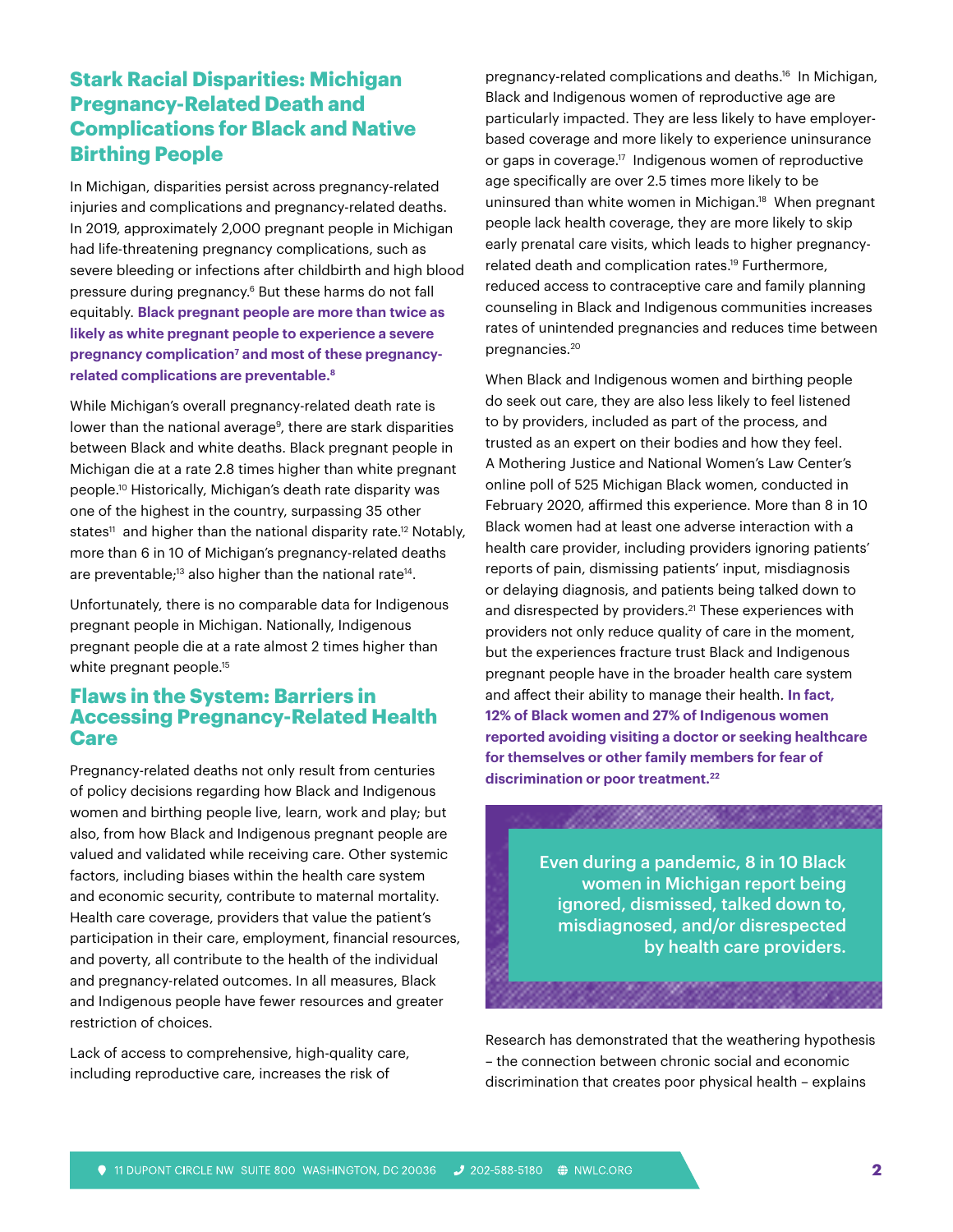a wide range of racial disparities in health that also impact pregnancy-related outcomes.23 Black and Indigenous pregnant people are disproportionately overrepresented in low-paid occupations that lack fair scheduling, paid leave, and other health related benefits. Prolonged exposure to poverty and economic insecurity causes Black and Indigenous communities to experience higher rates of chronic health conditions like heart disease, high blood pressure, and obesity.24 Weathering, combined with lack of access to comprehensive, high-quality care, cause Black and Indigenous pregnant people with chronic health conditions to experience elevated risk of death and complications.25

## **INCARCERATION & MATERNAL HEALTH**

<u>maan a</u>

Michigan's systemic incarceration of Black and Indigenous people worsens health outcomes for Black and Indigenous pregnant people. The number of women incarcerated in Michigan has increased dramatically over the last four decades. The number of women in jails increased 362% and 239% in prisons, respectively.26 In 2019, Black and Indigenous women were over 3 times more likely to be incarcerated than white women.<sup>27</sup> While Black people make up only 15% of Michigan's population, they account for 53% of the prison population and 37% of the jail population.28 Prisons and jails lack comprehensive prenatal care including proper nutrition, screening for high-risk pregnancies, and access to doulas and birth workers.29 The failure to provide quality prenatal care results in poor health outcomes for pregnant people who are imprisoned, as well as their infants.

To achieve better health outcomes for Michigan's pregnant and parenting people of color, policymakers and elected officials must tackle the full ecosystem of systemic poverty that persists in marginalizing and making unhealthy Black and Indigenous communities.

#### **Access to Doulas, Midwives, and Birth Workers Can Save Lives**

Michigan's Black and Indigenous pregnant people require legislation that addresses systemic poverty,<sup>30</sup> as well as high-quality care before, during, and after pregnancy. An important strategy for achieving better health outcomes is to increase access to doulas, midwives, and birth workers.

Access to doulas, midwives, and birth workers improves the quality of care and could immediately impact Michigan's maternal morbidity and mortality. Patient-centered care providers, such as doulas, midwives, and birth workers, advocate for patients who are systematically discriminated against in health care settings and increase utilization of prenatal care.<sup>31</sup> Pregnant people with doulas during childbirth have more positive birth experiences and fewer birth complications.32 **A pregnant person with a doula is also four times less likely to have a low-birth weight baby, two times less likely to have a medical intervention including instrument use in delivery and medications such as epidurals, and almost 10 times more likely to breastfeed.33 Doulas reduce rates of cesarean delivery by 40%.34** Doulas additionally increase utilization of postpartum health care visits that reduce complications after delivery and reduce postpartum depression and anxiety.<sup>35</sup>

Doulas, midwives, and birth workers not only improve pregnancy-related health outcomes, but lower birthing and postpartum costs. Pregnancy complications are associated with high costs and increase the likelihood of further hospitalizations, raising costs even more. The average cost of an uncomplicated delivery is around \$5,700, but a delivery with a complication can cost nearly \$18,000.36 Considering state Medicaid programs pay for just under half of all births and their associated complications,<sup>37</sup> increasing access to this care can provide a significant investment return for Michigan. **Doula care alone is estimated to save almost \$1,000 per birth.38 This would have translated to a savings of \$104,000,000 for the state of Michigan in 2020.39**

Unfortunately, the communities most at risk of poor health outcomes during pregnancy and childbirth cannot afford access to doula, midwife, or birthing care due to costs.<sup>40</sup> In fact, Black people were found to be more likely than white people to desire, but unable to afford, doula services.<sup>41</sup> Increasing Medicaid reimbursements for doula care expands access to doulas, especially for low-income and Black and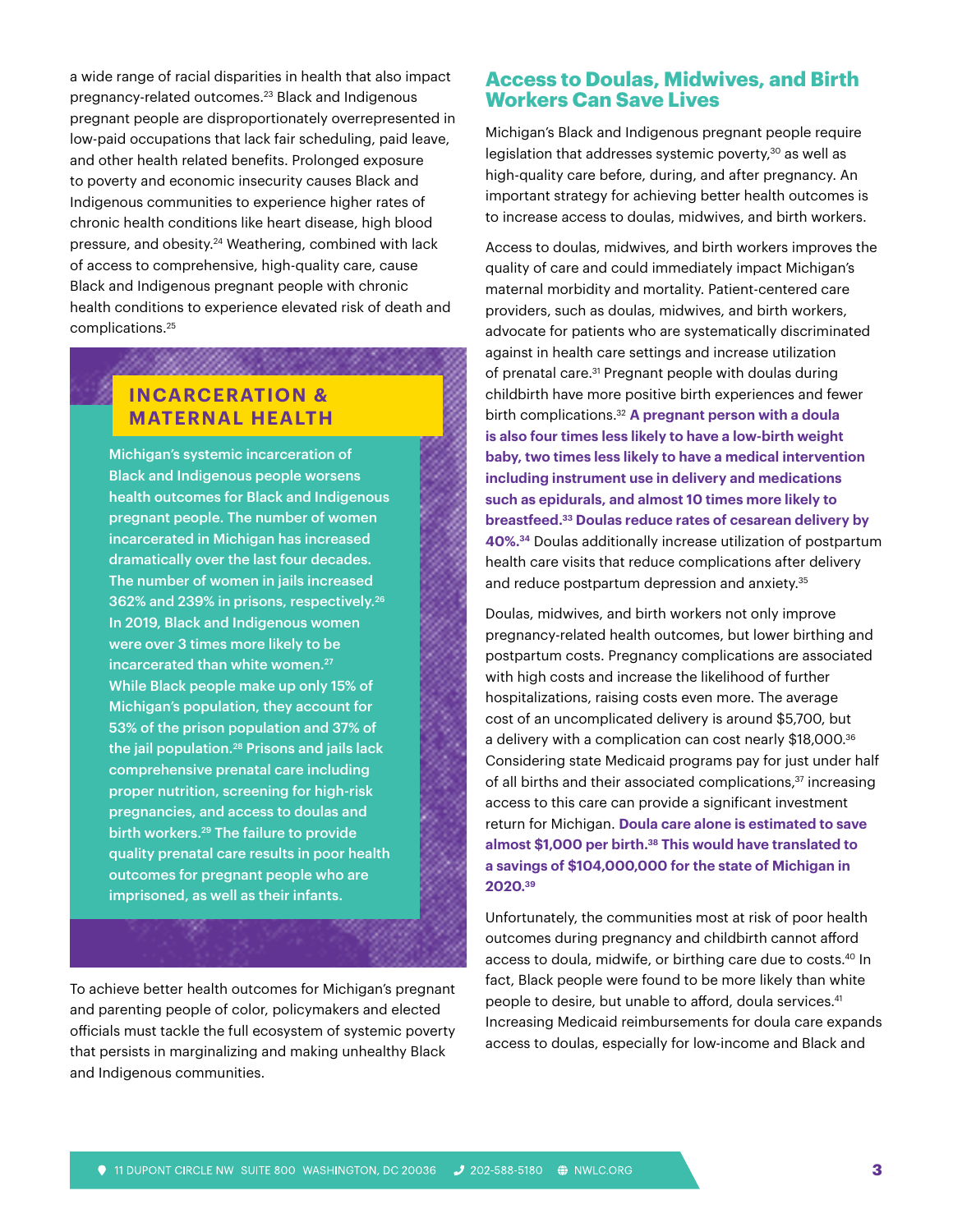Indigenous pregnant people. Reimbursements, however, must also be enough for birth workers to financially support themselves. Four states, including neighboring Indiana, have met these dual interests by providing a \$350 to \$500 reimbursement for doula services during labor and delivery.42

Moreover, the field of birth work is inaccessible for many Black and Indigenous community members. State licensure requirements can bar many Black and Indigenous birth workers from this work. For example, in the state of Michigan, birth workers, such as midwives, encounter educational fees greater than \$19,000<sup>43</sup> and licensing renewal fees of \$500 every two years.<sup>44</sup> Many Black and Indigenous people simply do not have the financial resources necessary to pay these costs. State licensure also includes an English proficiency test and a criminal background check,45 both of which can prevent Black and Indigenous birth workers from supporting pregnant people in their own communities. For example, an individual can be barred for several years from receiving a license if they have been convicted of a crime, including crimes such as shoplifting or possession of a controlled substance.<sup>46</sup> This is particularly prohibitive for Black Michiganders, who are overrepresented in the criminal legal system.

## **INDIGENOUS PREGNANT PEOPLE & BIRTH WORKERS**

,,,,,,,,,,,,,,,,,

For Indigenous populations, cultural practices may be passed down through informal education that can bar them from becoming licensed for not meeting the state's educational requirements. Moreover, some Indigenous populations are adamant about keeping their culturally informed and holistic birth care practices apart from the American medical system because it often fails to treat Indigenous patients with cultural competency.47 There is significant work and data collection to be done to fully include Indigenous pregnant people and birth workers in the American health system.

### **Conclusion**

Michigan's women and birthing people need concrete policies that expand and sustain access to doulas, midwives, and birth workers. Comprehensive legislation to improve Black and Indigenous pregnancy-related health outcomes must: provide full coverage of prenatal, delivery and postpartum doula, midwife, and birth worker care; reduce onerous financial and administrative barriers to licensures; and provide access to patient-centered care.

In addition to strengthening the industry of birth workers, Michigan lawmakers must also ensure that all Michiganders – especially Black and Indigenous Michiganders – can afford high-quality care that validates them before, during, and after pregnancy. Michigan's Black and Indigenous women and pregnant people also need robust legislative fixes that provide paid sick days and paid family and medical leave; fair scheduling for those in the essential, but lowpaid, service industries; access to affordable, quality health insurance coverage; sustained support for child care programs and providers; and equal pay – including raising the minimum wage and eliminating the tipped minimum wage.

Passing comprehensive birth care access legislation as well as ensuring economic security for all is an opportunity for lawmakers to correct Michigan's shameful Black and Indigenous pregnancy-related health disparities.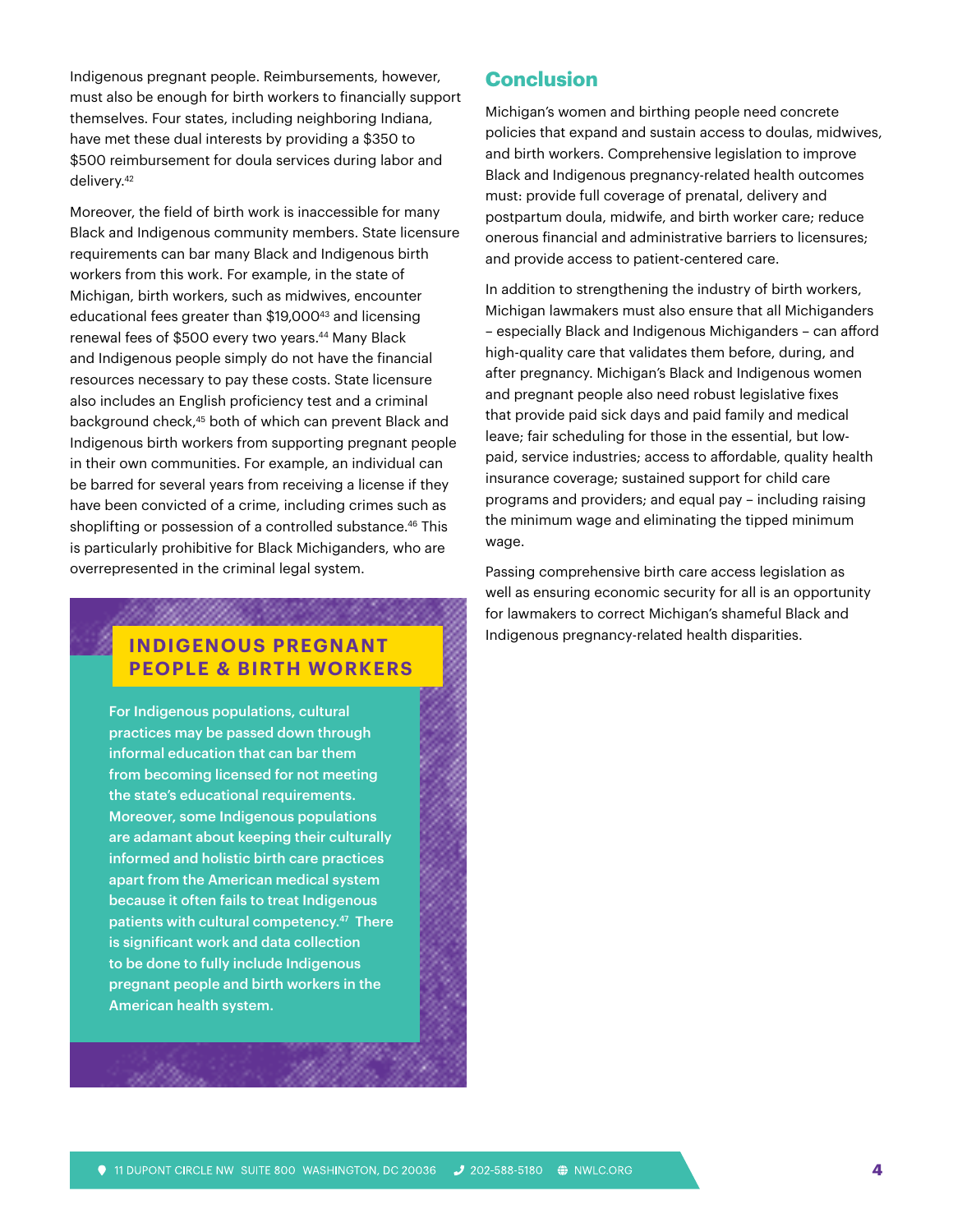- **1** The data specifically refers to "women", however, in this factsheet we use "pregnant people" for inclusivity. Jennifer Torres, Tasha Kelley-Stilles, and DaSha Stockton. "Racism and Inequity in Birth Outcomes for Black and Native American Families: A Review of the Literature." Michigan Public Health Institute, 2020. https://www.michigan.gov/documents/mdhhs/ABEST\_Literature Review\_709934\_7.pdf.
- **2** There is no comparable data available for Indigenous pregnancy-related mortality in Michigan.
- **3** "Michigan Health Equity Data Project 2013 Update." Presented at the Michigan Department of Community Health, n.d. https://www.michigan.gov/mdhhs/0,5885,7-339-71550\_2955\_2985\_78954---,00. html.
- **4** "Maternal Deaths in Michigan, 2013-2017 Data Update," *Michigan Maternal Mortality Surveillance Program, Michigan Department of Health and Human Services*, available at https://www.michigan.gov/ documents/mdhhs/MMMS\_2013-2017\_\_Pubapproved\_712422\_7.pdf and "Michigan Maternal Mortality Surveillance, Executive Summary," *Michigan Department of Health and Human Services*, (January 2018), available at https://www.michigan.gov/documents/mdhhs/Maternal\_Mortality\_Executive\_Summary\_1\_2018\_\_Final\_609738\_7.pdf.
- **5** Michigan Department of Health and Human Services. "Overview of Severe Maternal Morbidity in Michigan 2011-2019." Accessed February 2, 2022. https://www.michigan.gov/documents/mdhhs/ SMM\_Report\_Final\_10.5.21\_737494\_7.pdf.
- 6 The data specifically refers to "women", however, in this factsheet we use "pregnant people" for inclusivity. Michigan had a rate of 194.3 severe maternal morbidity complications per 10,000 deliveries and a total count of 2,026 severe maternal morbidity complications in 2019. See Michigan Department of Health and Human Services. "Overview of Severe Maternal Morbidity in Michigan 2011-2019."
- The data specifically refers to "women", however, in this factsheet we use "pregnant people" for inclusivity. In Michigan, Black, non-Hispanic pregnant people's rate of severe pregnancy complications in 2019 was 321.1 per 10,000 deliveries compared to white, non-Hispanic's rate of 158.1 per 10,000 deliveries. See Michigan Department of Health and Human Services. "Overview of Severe Maternal Morbidity in Michigan 2011-2019."
- nal Institutes of Health. "Are Maternal Morbidity and Mortality Preventable?," May 14, 2020. https://www.nichd.nih.gov/health/topics/maternal-morbidity-mortality/conditioninfo/prevention.
- **9** Michigan's pregnancy related death rate was 10.9 deaths per 100,000 live births in 2018 while nationally the death rate was 20.1 per 100,000 live births in 2019 and 23.8 deaths per 100,000 live births in 2020. See Michigan Department of Health and Human Services. "Maternal Deaths in Michigan, 2014-2018 Data Update." and Donna L. Hoyert. "Maternal Mortality Rates in the United States, 2020." National Center for Health Statistics, February 2022. https://www.cdc.gov/nchs/data/hestat/maternal-mortality/2020/E-stat-Maternal-Mortality-Rates-2022.pdf.
- **10** The data specifically refers to "women", however, in this factsheet we use "pregnant people" for inclusivity. In Michigan, the pregnancy-related death rate for Black women from 2014-2018 was 24.1 deaths per 100,000 while the rate for White women was 8.5 deaths per 100,000 live births. See Michigan Department of Health and Human Services. "Maternal Deaths in Michigan, 2014-2018 Data **Undate**
- -11 A 2013 Michigan Department of Community Health report using 1999-2010 data ranked Michigan as the 15th highest in the country for racial disparities in pregnancy-related deaths. See Torres, Kelley-<br>Stilles, and Stockto
- **12** From 2010-2012, Black women in Michigan were 4.5 times more likely to die than white women. From 2007-2016 Black women in the United States were 2.8 times more likely to die than white women. Michigan Department of Health and Human Services. "Michigan Maternal Mortality Surveillance," January 2018. https://www.michigan.gov/documents/mdhhs/Maternal\_Mortality\_Executive\_<br>Summary\_1\_2018\_\_Final\_609738\_7.pdf. Barfield. "Racial/Ethnic Disparities in Pregnancy-Related Deaths - United States, 2007-2016." *MMWR. Morbidity and Mortality Weekly Report* 68, no. 35 (September 6, 2019): 762–65. https://doi. org/10.15585/mmwr.mm6835a3.
- **13** 62.3% of pregnancy-related deaths in Michigan are preventable. See Michigan Department of Health and Human Services. "Maternal Deaths in Michigan, 2014-2018 Data Update."
- **14** The CDC estimates that 60% of pregnancy-related deaths nationally can be prevented. Centers for Disease Control and Prevention. "Prevent Pregnancy-Related Deaths," May 14, 2019. https://www. cdc.gov/vitalsigns/maternal-deaths/index.html.
- 15 The data specifically refers to "women", however, in this factsheet we use "pregnant people" for inclusivity. The pregnancy-related death rate from 2011-2015 for Indigenous pregnant people was 32.5 deaths per 100,000 live births. Emily Petersen, Nicole Davis, David Goodman, Shanna Cox, Nikki Mayes, Emily Johnston, Carla Syverson, et al. "Vital Signs: Pregnancy-Related Deaths United States,<br>2011-2015, and Strategies mes/68/wr/pdfs/mm6818e1-H.pdf.
- **16** Tsui, Amy O., Raegan McDonald-Mosley, and Anne E. Burke. "Family Planning and the Burden of Unintended Pregnancies." *Epidemiologic Reviews* 32, no. 1 (April 2010): 152–74. https://doi.org/10.1093/ epirev/mxq012 and Conde-Agudelo, Agustín, Anyeli Rosas-Bermudez, Fabio Castaño, and Maureen H. Norton. "Effects of Birth Spacing on Maternal, Perinatal, Infant, and Child Health: A Systematic<br>Review of Causal Mechanisms."
- **17** National Women's Law Center. "Health Insurance Coverage By State," March 23, 2021. https://nwlc.org/resource/health-insurance-coverage-by-state/.
- **18** *See* National Women's Law Center. "Health Insurance Coverage By State."
- **19** National Partnership for Women & Families. "Black Women's Maternal Health: A Multifaceted Approach to Addressing Persistent and Dire Health Disparities," April 2018. http://www.nationalpartnership. org/our-work/health/reports/black-womens-maternal-health.html.
- **20** Kim, Theresa Y., Rada K. Dagher, and Jie Chen. "Racial/Ethnic Differences in Unintended Pregnancy: Evidence From a National Sample of U.S. Women." *American Journal of Preventive Medicine* 50, no.<br>A (April 2016): 427 Indian and Alaska Native Young Women: Select Findings from the National Survey of Family Growth (2002)." *Maternal and Child Health Journal* 16 Suppl 2 (December 2012): 347–52. https://doi. org/10.1007/s10995-012-1100-1.
- **21** National Women's Law Center. "Our Vote Matters: Addressing the Issues Important to Black Women in Michigan," March 2020. https://nwlc.org/wp-content/uploads/2020/03/MJ-NWLC-Top-Lines-1.pdf.
- **22** NPR, Robert Wood Johnson Found. & Harv. T.H. Chan. Sch. Pub. Health, Discrimination in America: Experiences and Views of American Women 7, at 15, 17, 21 (Dec. 2017), https://bit.ly/3ivlFxm.
- **23** Forde, Allana T., Danielle M. Crookes, Shakira F. Suglia, and Ryan T. Demmer. "The Weathering Hypothesis as an Explanation for Racial Disparities in Health: A Systematic Review." Annals of Epidemiology 33 (May 2019): 1-18.e3. https://doi.org/10.1016/j.annepidem.2019.02.011.
- **24** Centers for Disease Control and Prevention. "Health of Black or African American Non-Hispanic Population," February 17, 2022. https://www.cdc.gov/nchs/fastats/black-health.htm. And Centers for Disease Control and Prevention. "Health of American Indian or Alaska Native Populations," February 17, 2022. https://www.cdc.gov/nchs/fastats/american-indian-health.htm.

25 See National Partnership for Women & Families. "Black Women's Maternal Health: A Multifaceted Approach to Addressing Persistent and Dire Health Disparities

- **26** Vera Institute of Justice & Arnold Ventures. "Incarceration Trends in Michigan," 2019. https://www.vera.org/downloads/pdfdownloads/state-incarceration-trends-michigan.pdf.
- **27** *See* Vera Institute of Justice & Arnold Ventures. "Incarceration Trends in Michigan"
- **28** *See* Vera Institute of Justice & Arnold Ventures. "Incarceration Trends in Michigan"
- **29** Malika Saada Saar. "Mothers Behind Bars: A State by State Report Card and Federal Review on Conditions of Confinement for Pregnant and Parenting Women." National Women's Law Center, 2010. https://nwlc.org/wp-content/uploads/2015/08/MothersBehindBars1.pdf.
- 30 Mothering Justice. "Mamas Agenda," https://www.motheringjustice.org/mamasagenda. The Mamas Agenda is a set of policy issues and solutions that together will ensure that moms and birthing people, especially those of color, are able to live and care for their families in full safety, dignity, good health, and justice.
- **31** DONA International. "What Is a Doula." Accessed March 30, 2022. https://www.dona.org/what-is-a-doula/.
- 32 The data specifically refers to "women", however, in this factsheet we use "pregnant people" for inclusivity. Soares, Ricardo, Aysla Albuquerque, Ulisses dos Anjos, Rodrigo Vianna, Luciano Gomes,<br>Waglânia Faustino, Juli
- **33** The data specifically refers to "women", however, in this factsheet we use "pregnant people" for inclusivity. Gruber, Kenneth J., Susan H. Cupito, and Christina F. Dobson. "Impact of Doulas on Healthy Birth Outcomes." The Journal of Perinatal Education 22, no. 1 (2013): 49–58. https://doi.org/10.1891/1058-1243.22.1.49 and Thurston, Lydia A. Futch, Dalia Abrams, Alexa Dreher, Stephanie R. Ostrowski,<br>and James C. Wright. *Education & Practice* 17 (December 1, 2019): 100278. https://doi.org/10.1016/j.xjep.2019.100278.
- 34 Kozhimannil, Katy Backes, Rachel R. Hardeman, Laura B. Attanasio, Cori Blauer-Peterson, and Michelle O'Brien. "Doula Care, Birth Outcomes, and Costs Among Medicaid Beneficiaries." American<br>Journal of Public Health 103,
- 35 Nora Ellmann. "Community-Based Doulas and Midwives." Center for American Progress (blog), April 14, 2020. https://www.americanprogress.org/article/community-based-doulas-midwives/. And<br>Wolman, Wendy-Lynne, Beverley Chal Study." *American Journal of Obstetrics and Gynecology* 168, no. 5 (May 1, 1993): 1388–93. https://doi.org/10.1016/S0002-9378(11)90770-4.
- **36** "Bundle of Joy: Maternal & Infant Health Trend Series Report 2: The Added Cost of Complications During and After Delivery." *Premier*, 2018. https://explore.premierinc.com/MaternalHealthTrendsCost.
- **37** Michigan Medicaid pays for 40% of all births. Kaiser Family Foundation. "Births Financed by Medicaid," December 17, 2021. https://www.kff.org/medicaid/state-indicator/births-financed-by-medicaid/.
- **38** Kozhimannil, Katy B., Rachel R. Hardeman, Fernando Alarid-Escudero, Carrie A. Vogelsang, Cori Blauer-Peterson, and Elizabeth A. Howell. "Modeling the Cost-Effectiveness of Doula Care Associated with Reductions in Preterm Birth and Cesarean Delivery." *Birth (Berkeley, Calif.)* 43, no. 1 (March 2016): 20–27. https://doi.org/10.1111/birt.12218.